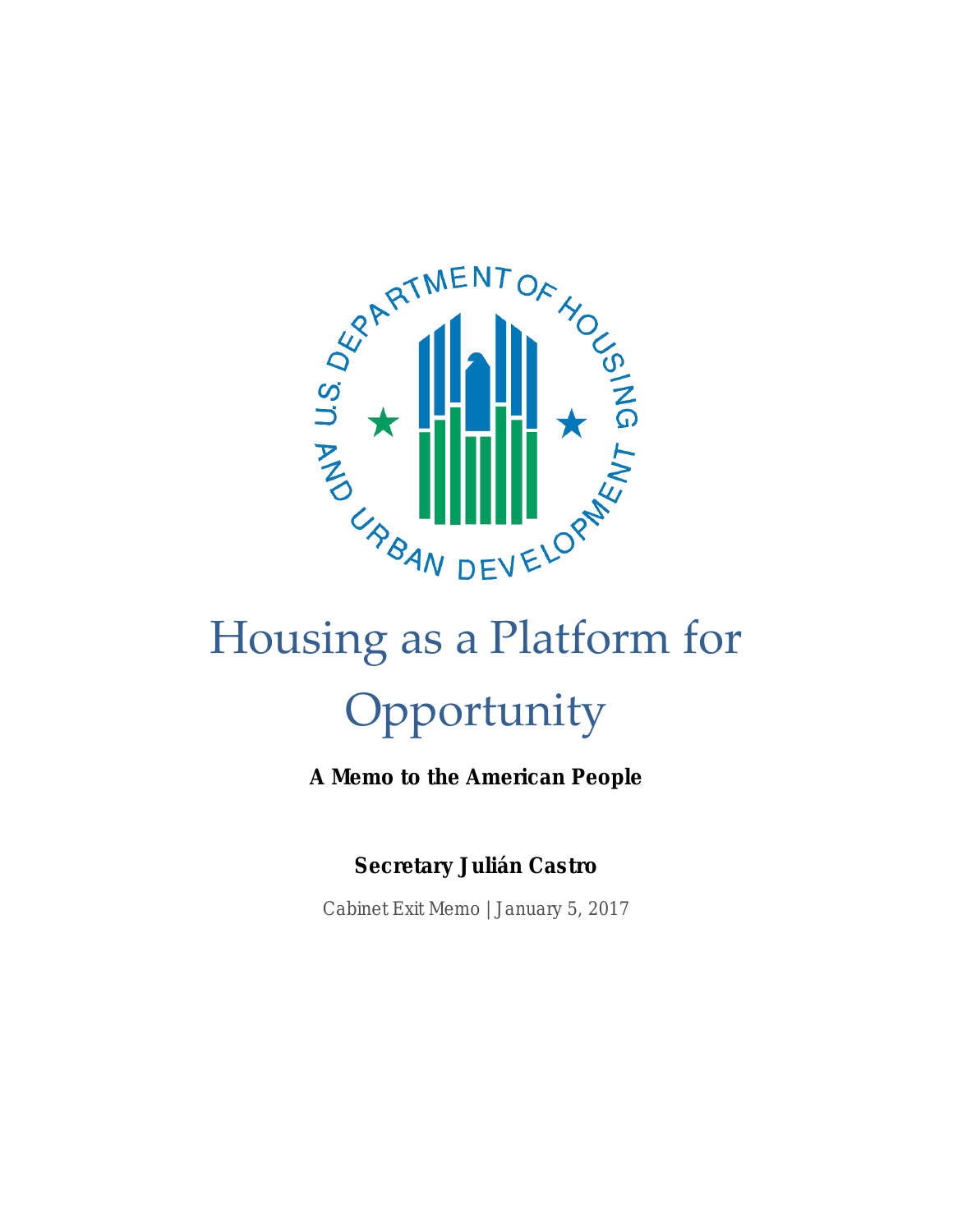# Introduction

Every year, the U.S. Department of Housing and Urban Development (HUD) creates opportunity for more than 30 million Americans, including more than 11.6 million children. That support ranges from assisting someone in critical need with emergency shelter for a night to helping more than 7.8 million homeowners build intergenerational wealth. Simply put, HUD provides a passport to the middle class.

HUD is many things but, most of all, it is the Department of Opportunity. Everything we did in the last eight years was oriented to bring greater opportunity to the people we serve every day. That includes the thousands of public housing residents who now have access to high-speed Internet through ConnectHome. It includes the more than 1.2 million borrowers in 2016 – more than 720,000 of them firsttime homebuyers – who reached their own American Dream because of the access to credit the Federal Housing Administration provides. And it includes the hundreds of thousands of veterans since 2010 who are no longer experiencing homelessness and are now better positioned to achieve their full potential in the coming years.

Our nation's economy benefits from HUD's work. As our nation recovered from the Great Recession, HUD was a driving force in stabilizing the housing market. When natural disasters struck, as with Superstorm Sandy in the Northeast, the historic flooding in Louisiana, and many other major disasters – HUD helped the hardest-hit communities to rebuild, cumulatively investing more than \$18 billion in those areas, and making it possible for folks to get back in their homes and back to work. And when we invested those dollars, we encouraged communities not just to rebuild, but to rebuild in more resilient ways. The \$1 billion National Disaster Resilience Competition demonstrated our commitment to encourage communities to build infrastructure that can better withstand the next storm and reduce the costs to the American taxpayer.

Housing is a platform for greater opportunity because it is so interconnected with health, safety, education, jobs and equality. We responded to the threat posed by lead-contaminated homes by launching a forthcoming expansion of critical protections for children and families in federally assisted housing. And we finally fulfilled the full obligation of the 1968 Fair Housing Act by putting into practice the Affirmatively Furthering Fair Housing rule to ensure that one day a child's zip code won't determine his or her future.

Much has been accomplished during the Obama Administration, but new challenges are on the horizon, including a severely aging public housing stock and an affordable housing crisis in many areas of the country. Just as HUD provided necessary reinforcement to the housing market during the latest economic crisis, this vital Department will be crucial to the continued improvement of the American economy and the security of millions of Americans in the years to come.

# Focus on a Healthy, Affordable and Fair Housing Market

We stabilized a housing market in crisis and then, through the Federal Housing Administration, stepped up lending to responsible borrowers while increasing capital reserves and lowering mortgage insurance premiums. We developed public-private partnerships to preserve affordable housing. We affirmed the Fair Housing Act's basic principle of desegregated communities and protected housing opportunities for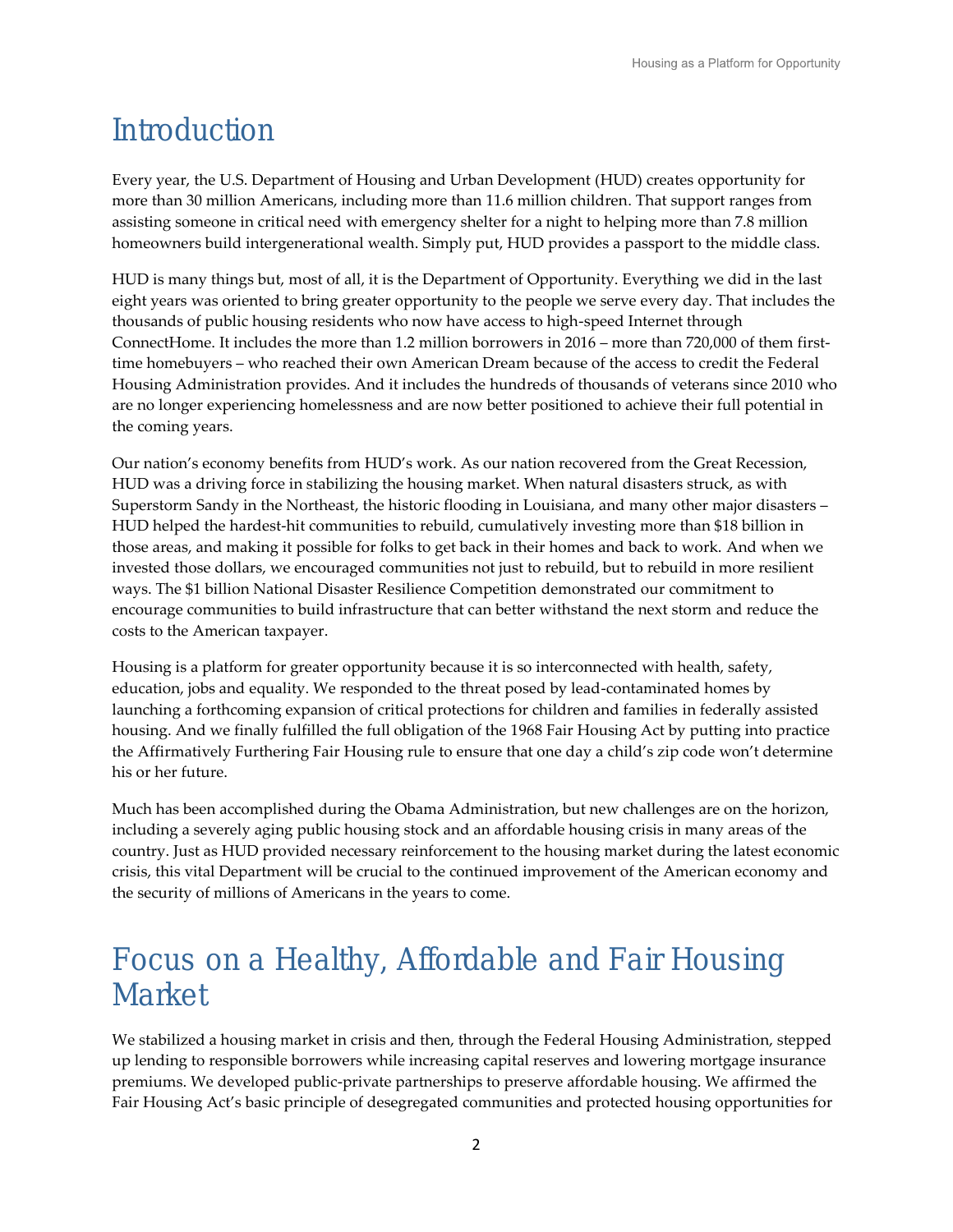all. And conscious of the damage climate change is wreaking on our homes and infrastructure, we invested more than \$18 billion in communities recovering from natural disasters and initiated a \$1 billion competition for resilient housing and infrastructure projects, and unlocked access to Property Accessed Clean Energy financing so that the thousands of American's that chose an FHA backed mortgage each day can make energy efficiency improvements on their homes at no upfront cost.



# A Healthy Housing Market

In 2009, the housing market was deeply in crisis – home values were plummeting, causing Americans to lose \$7.5 trillion in home equity. Meanwhile, foreclosure rates reached their highest point in history – nearly five million households experienced foreclosure and nearly as many families were forced to leave their homes through short sale and deed-in-lieu of foreclosure. Millions of homeowners were forced into rentals or even homelessness. The market reacted by making it extraordinarily difficult to obtain a home mortgage, even for responsible, hard-working, credit-worthy Americans.

# **Federal Housing Administration**

The Federal Housing Administration (FHA) served as a stabilizing force during this crisis by providing access to mortgage credit for underserved borrowers, and preserving a path to the middle class that can be passed on from one generation to another. Among homebuyers, FHA increased its market share from 4.5 percent of purchase loans in 2006 to 33 percent in 2009, before returning to a more typical level today. FHA provided new purchase mortgages to 5.7 million homebuyers and refinance mortgages to 3.4 million homeowners between 2009 and 2016.

Through the *Home Affordable Modification Program (HAMP), Home Affordable Refinance Program (HARP),* the *Hardest-Hit Fund,* and the *Neighborhood Stabilization Program (NSP)*, the Obama Administration's efforts stabilized the economy by providing a critical lifeline to more than 10 million distressed homeowners. These efforts paid off – Americans built nearly \$7 trillion in housing wealth since 2009. Today, home values in many housing markets are fully recovered, and more people are once again turning to homeownership to build equity for themselves and their families.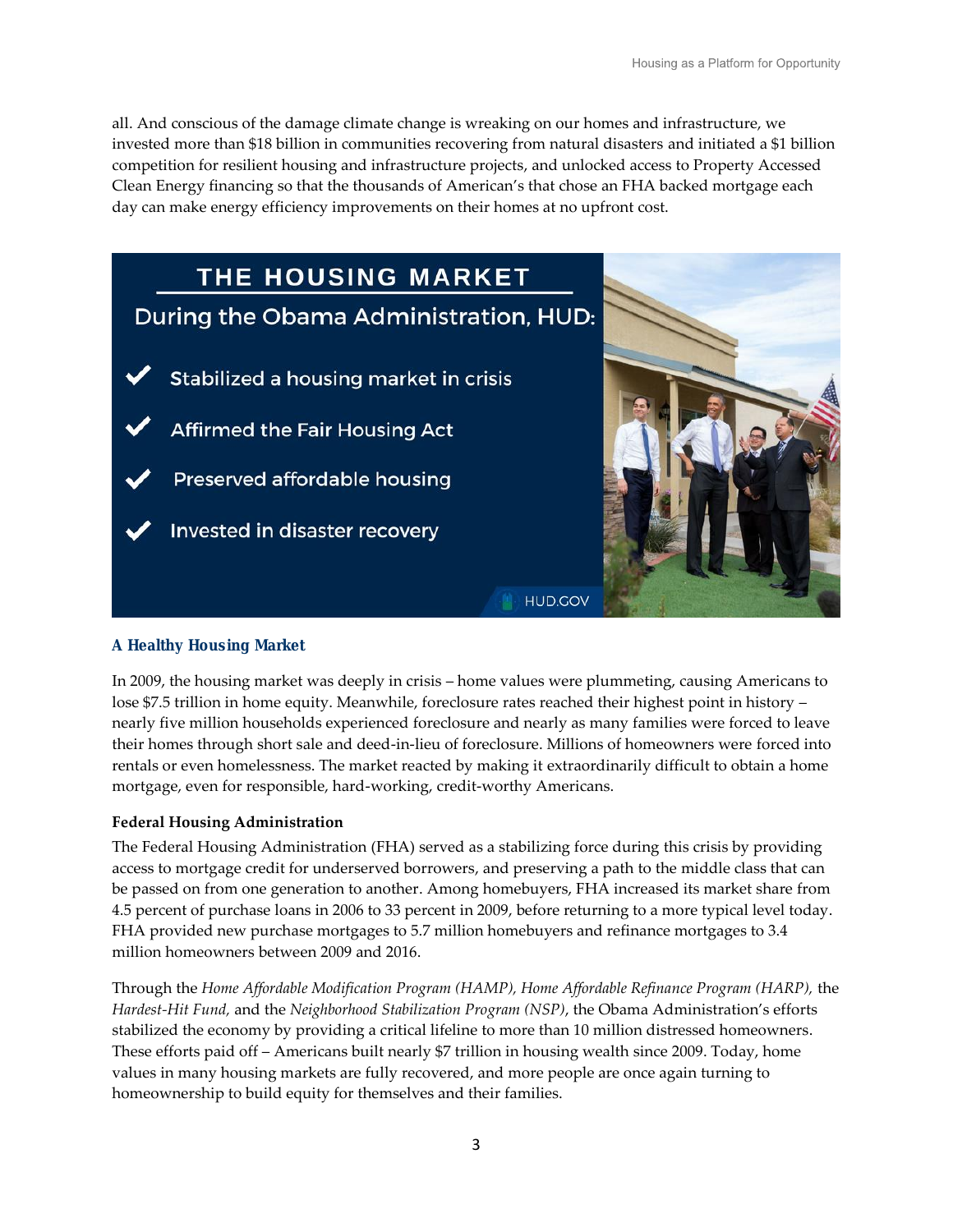But during the height of the financial crisis, homeowners were often victims of illegal mortgage servicing and foreclosures by some big banks, further exacerbating an already terrible situation. In 2012, HUD and the Department of Justice, together with 49 state attorneys general, reached the National Mortgage Servicing Settlement, a \$25 billion agreement with the five largest mortgage servicers that had preyed upon homeowners during the financial crisis. The settlement not only provided financial relief to homeowners, who saw reduced premiums and were able to refinance their loans, but it also prevented hundreds of thousands more foreclosures and affirmed significant protections for homeowners in the future. This bipartisan effort was the largest joint federal-state settlement of its kind, and it helped to lead the nation out of the depths of the Great Recession that had so devastated the housing sector and millions of American families.

### **Mutual Mortgage Insurance Fund**

In early 2015, FHA reduced the premium that borrowers pay for mortgage insurance, providing an annual savings of \$900 for nearly two million FHA homeowners. We did this to help more responsible, credit-worthy folks realize the American dream of owning a home. Some critics in Congress objected that lower premium costs would generate less reserves in FHA's Mutual Mortgage Insurance (MMI) Fund to cover claims on defaulted mortgages. Today we can say with certainty that not only has this mortgage insurance premium reduction improved access to credit for a greater number of qualified families, but it did not undermine the financial health of FHA's forward mortgage portfolio.

The Mutual Mortgage Insurance (MMI) Fund's improvement was the result of sound policymaking, improved risk management, and market factors. The Fund now stands at \$27.6 billion, an increase of \$3.8 billion in the last year. The improvement represents a 12 percent increase in the capital ratio, from 2.07 to 2.32 percent, which Congress mandates must be above 2 percent.

### **Ginnie Mae**

Meanwhile, Ginnie Mae helped to keep FHA and Department of Veterans Affairs (VA) programs viable by encouraging non-banks to support FHA and VA lending as banks withdrew from those programs. It has expanded access to sustainable mortgage financing for more credit-worthy working families. Ginnie Mae has experienced tremendous growth, providing the funding for less than 15 percent for the housing market to more than 30 percent in FY2016. Ginnie Mae's private sector partnerships also allowed FHA and VA program borrowers to obtain an interest rate .375 percentage points lower than the rate offered on conventional mortgage loan programs.

### **Communities of Color**

Homeownership must be an affordable option within reach of all credit-qualified Americans, particularly young adults and communities of color who have historically experienced tighter credit markets. While there is no question that credit markets needed to be reformed following the market collapse, the pendulum has swung too far in the opposite direction. For example:

- the African American homeownership rate has fallen 6.7 percentage points to 43 percent;
- the Hispanic homeownership rate has fallen 2.5 percentage points to 45.6 percent; and
- the white homeownership rate has fallen 4.0 percentage points to 71.9 percent.

If we are to reverse this trend in a responsible manner, FHA must continue to be a key source of support for low- and moderate-income and first-time homebuyers.

### An Affordable Housing Market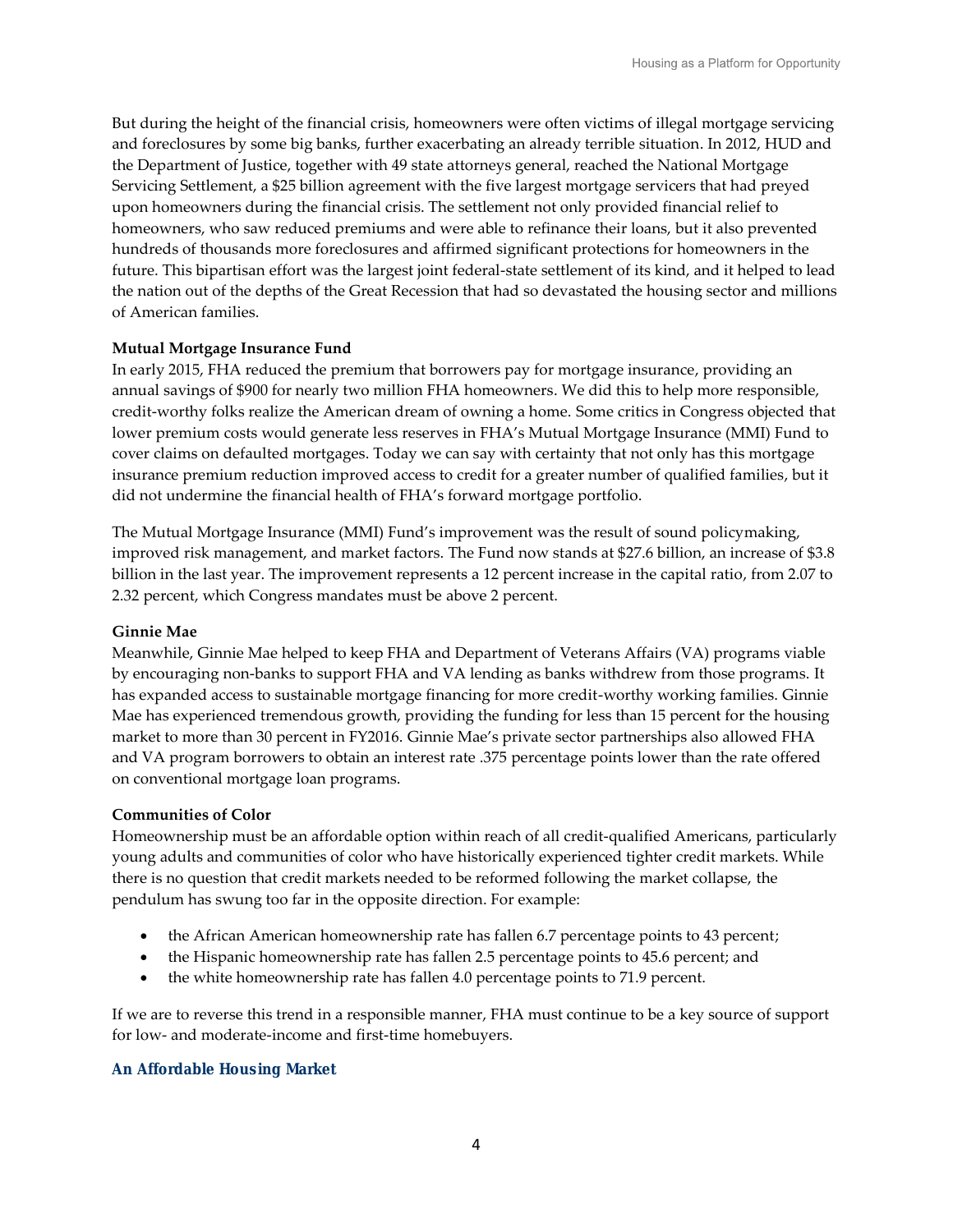Rents are too high for working families and young people in many areas of the nation – from big cities to small towns to Indian Country. With only 65 affordable units available per 100 very low-income renters, availability of affordable housing is extremely limited and, in many cases, where they are available, they are unsafe. HUD's most recent Worst Case Housing Needs Report found that nearly eight million very low-income unassisted renter households were either paying more than half their income for rent or living in substandard housing. We can do better.

Between 2011 and 2013, modest gains in household incomes reduced the number of households with worst case housing needs from 8.48 million to 7.72 million. By further increasing incomes, we can lower the demand for affordable housing units, specifically in the rental market. We must also expand the supply of decent, affordable rental units. HUD continues to work closely with the Treasury Department to maximize the benefits of the Low Income Housing Tax Credit program.

### **National Housing Trust Fund**

This year we began administering the National Housing Trust Fund. This resource is designed to help states across the country produce more critically needed affordable housing. The Housing Trust Fund's first grants, totaling more than \$173 million in 2016, will play an important role in creating and preserving the supply of decent, safe and affordable rental housing.

### **Rental Assistance Demonstration (RAD)**

We must invest in distressed neighborhoods to transform them into safe neighborhoods with quality, affordable housing. In 2010, HUD estimated that the backlog of capital needs among the nearly 1.2 million public housing units was \$26 billion  $-$  a figure that is estimated to grow by \$3.4 billion every year thereafter. In response, HUD launched the Rental Assistance Demonstration Program (RAD). Since October 2015, RAD has successfully generated more than \$3.3 billion in new investment from the private sector to preserve and improve public housing stock.

### **Housing Assistance**

HUD's number one budget priority has been the continuation of housing assistance for 10 million of America's poorest citizens — the vast majority of whom are elderly, disabled, or children. Without housing assistance, these Americans would be worse off, and more likely to be dependent on the generosity of friends or relatives, or even homeless. The research is clear: targeted long-term housing assistance, like the housing voucher, is critically important to prevent and end homelessness. In addition, housing assistance improves the health and safety of parents and the economic outcomes for their children.

A recent study by the National Bureau of Economic Research found that disadvantaged youth whose families received housing assistance when they were teenagers saw their annual earnings increase as adults, while experiencing lower instances of incarceration as an adult as compared to similar teenagers who did not have housing assistance.

### **Rental Assistance**

We must also encourage greater mobility to safe neighborhoods with decent schools. Numerous research studies show that life outcomes are profoundly impacted by where a person lives. Mothers who moved to safer, lower poverty neighborhoods experienced a 50 percent lower rate of diabetes, a 42 percent reduction in severe obesity, and even reported being happier. Nearly 20 years after moving, their youngest children enjoyed higher earnings as adults, higher college attendance rates, and were less likely to become single parents. In most locations, housing vouchers are the most effective form of housing assistance to give families access to safer, lower-poverty neighborhoods. To that end, we expanded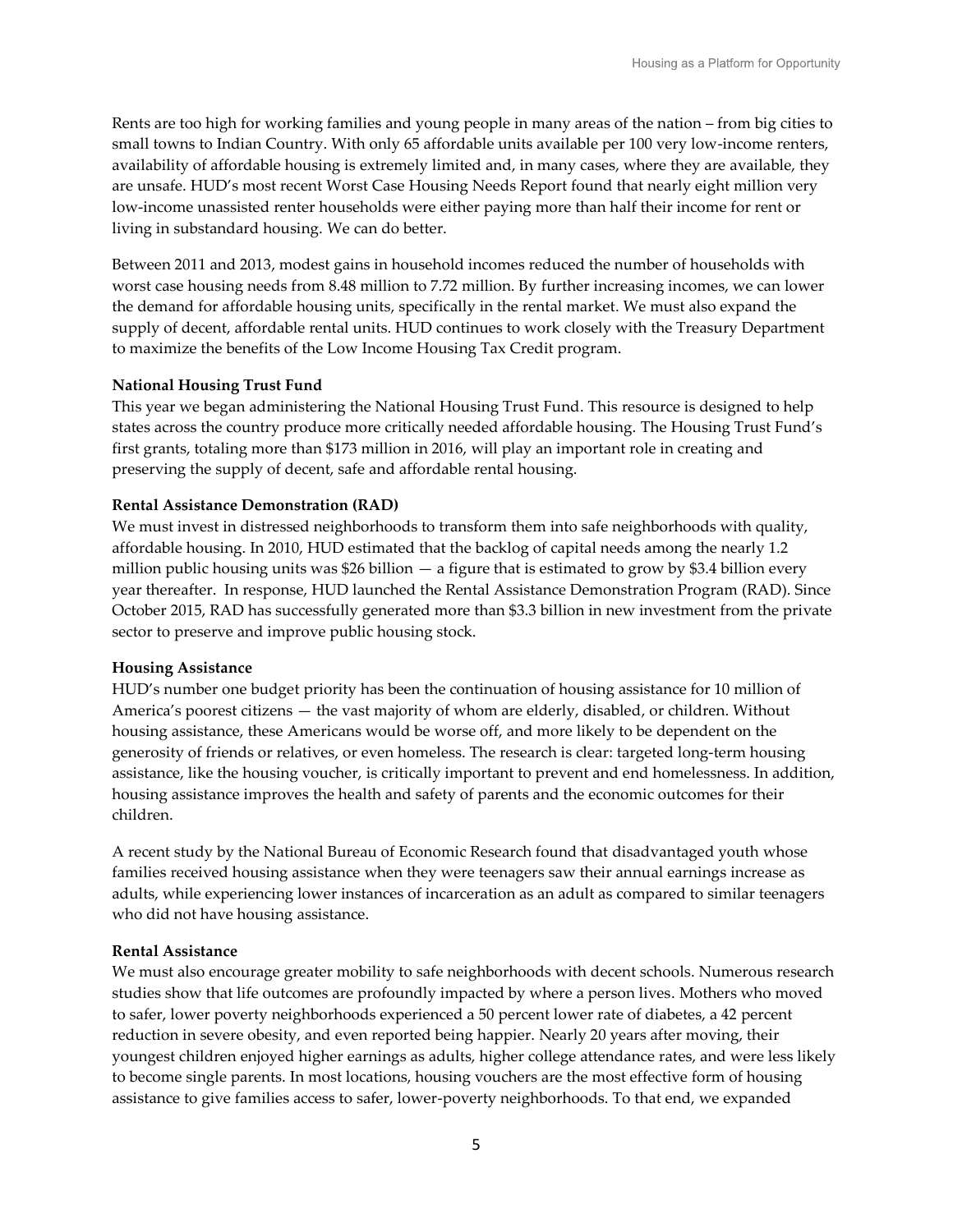housing choice for low-income families by providing additional rental assistance that allows them to move to areas of greater opportunity with higher paying jobs, better performing schools and access to transit.

### **Prosperity Playbook**

What we also know is that many communities are grappling with the complex challenge of moving folks out of poverty into greater opportunity without bumping up against a lack of affordable housing. That's why I directed my staff to develop the "Prosperity Playbook," a blueprint to help local leaders plan regionally about how to expand affordable housing opportunity and increase economic mobility in their communities. We recently published the findings and shared them with local leaders who need best practices immediately.

# A Fair Housing Market

The 1968 Fair Housing Act prohibits discrimination in the sale, rental and financing of housing, but until this Administration, an important component of the law remained undefined. For nearly five decades, the Fair Housing Act required that communities across the country take affirmative steps to foster inclusivity and ensure all families looking for housing are on an even playing field.

# **Affirmatively Furthering Fair Housing**

Through its implementation of this obligation to affirmatively further the purposes of the Fair Housing Act, HUD has provided clear data and guideposts establishing proactive partnerships with local governments to prevent and end housing segregation. To date, 15 communities across the country have completed comprehensive fair housing assessments and are working locally to set and start working on fair housing goals that are priorities for their communities. HUD is providing these communities with data and technical assistance. In the years to come, we expect additional cities and towns across the nation will do the same. Locally crafted with robust community input, these housing assessments help communities plan to use resources and take actions to reduce disparities, level the playing field, and combat patterns of segregation. Because a child's trajectory is shaped by the opportunities available in their communities, HUD's partnership with cities and towns across the country will help build a stronger nation— today, tomorrow, and for generations to come.

# **Open Data Opportunity Project**

To create additional tools for residents and communities focused on increasing access to opportunity, we have collaborated with the Census Bureau, the Presidential Innovation Fellows and the White House on an effort to leverage open data and technology to increase economic mobility in communities around the country. To date, this effort, which we've called the Opportunity Project, yielded more than 40 new digital tools or features including those helping to find affordable housing near jobs and transportation, matching unemployed Americans with jobs that meet their skills, and enabling local leaders to use data to better target investments.

# **Equal Access Rule**

HUD's new protections for transgender individuals seeking emergency shelter represent another important step to ensure full acceptance of transgender and gender non-conforming individuals in the programs HUD supports. This will ensure equal access to the very programs that help to prevent homelessness for persons who are routinely forced to choose between being placed in facilities against their gender identity or living on our streets.

# **Violence Against Women Act**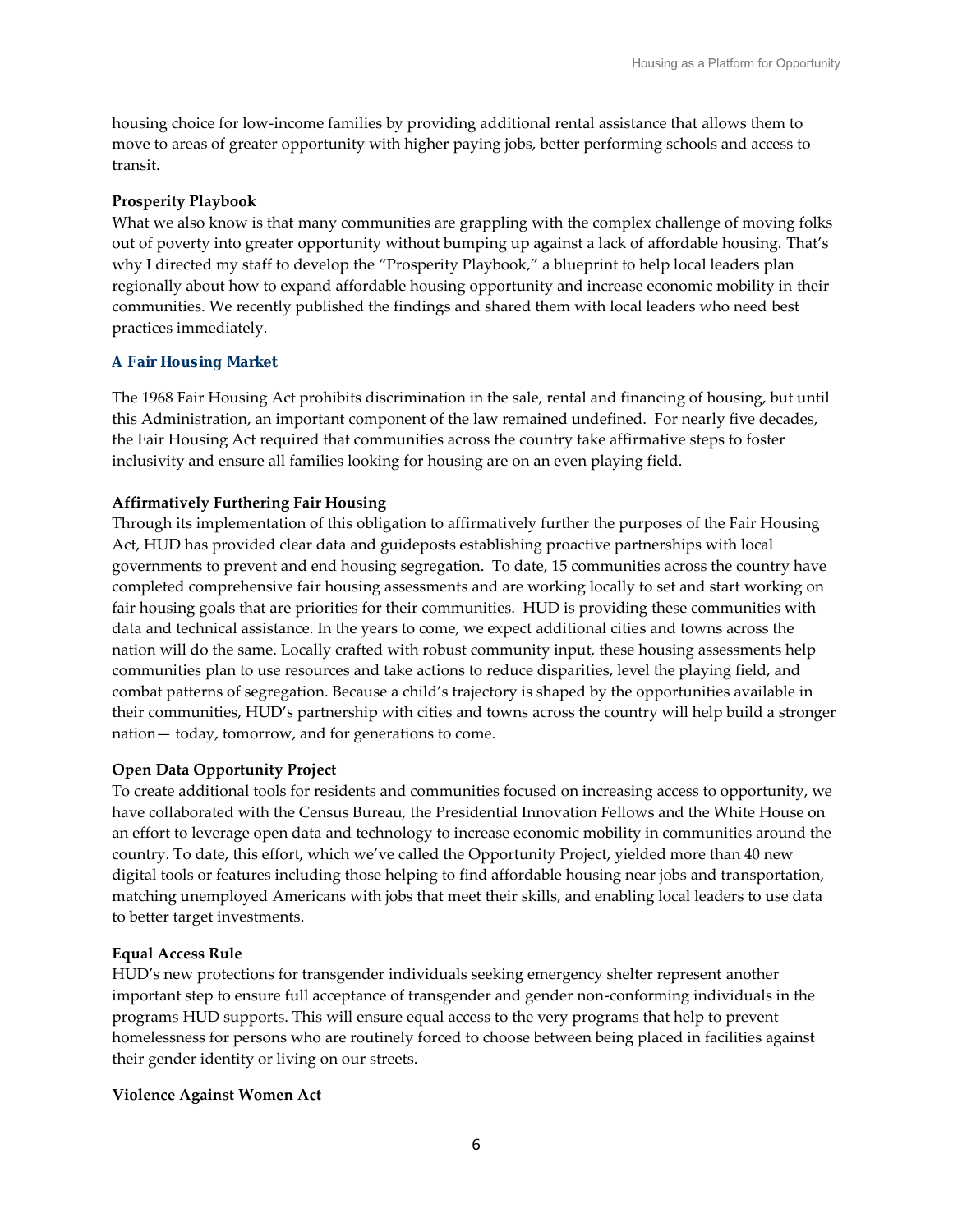Under the leadership of President Obama and Vice President Biden, this Administration made important strides toward creating a comprehensive, coordinated and thoughtful response to domestic violence. A home should be a safe place where residents can live without the threat of violence or harassment. The actions we have taken will work to protect the housing rights of victims of harassment and survivors of domestic violence. Following the Violence Against Women Act of 2013, we developed a policy that strengthens protections for anyone who lives in HUD-assisted housing and becomes the victim of domestic violence. HUD outlined guidance for emergency housing transfers, protections against the adverse effects of abuse on tenancy, and made it easier for victims to request the relief provided for in the Violence Against Women Act.

These protections and others help ensure our nation treats everyone equally in housing.

### A Climate-Resilient Housing Market

As we plan for the future, we cannot ignore the threat posed by increasingly-frequent natural disasters. In 2016 alone, our nation witnessed two "once-in-a-thousand-year floods" and several "500-year" flood events, along with numerous other floods and disasters, for a total of 45 federally declared major disasters as of December 8, 2016. In fact, since 2010, 85 percent of all U.S. counties have suffered a Presidentially-declared disaster, and more than 500 counties have had four or more major declared disasters since 2010.

### **Superstorm Sandy**

On October 29, 2012, Superstorm Sandy collided into the most densely populated region in the nation with devastating and tragic results. Recognizing the size and magnitude of the storm and the rebuilding challenges facing the region, President Obama signed an Executive Order creating the Hurricane Sandy Rebuilding Task Force. The Task Force was established to ensure the recovery benefitted from cabinetlevel focus and coordination. Less than a year after the storm hit, the Task Force released a rebuilding strategy to serve as a model for communities across the nation facing greater risks from extreme weather and to continue helping the Sandy-affected region rebuild. The Rebuilding Strategy contained 69 policy recommendations – many of which have now been adopted – that will help homeowners stay in and repair their homes, strengthen small businesses and revitalize local economies, and ensure entire communities are better able to withstand and recover from future disasters.

### **Infrastructure Design Competitions**

In the aftermath of Hurricane Sandy, HUD, in partnership with the Rockefeller Foundation and other philanthropies, launched the Rebuild by Design competition to inspire affected communities to rebuild differently in ways that would enhance their physical, economic, social, and environmental resilience. Two years into the work, these projects are providing important lessons about how officials at all levels of government can design and construct infrastructure projects that deliver multiple community benefits.

Building off of lessons learned following Superstorm Sandy and Rebuild by Design, we launched the National Disaster Resilience Competition in late 2014, awarding \$1 billion for resilient housing and infrastructure projects in hard-hit communities devastated by natural disasters. We developed the competition in response to requests from state, local and tribal leaders to build resilience and better prepare their communities for the impacts of climate change. Once again, we worked with the Rockefeller Foundation to ensure that the National Disaster Resilience Competition promoted risk assessment, stakeholder engagement, and resilience planning in communities where the risks of disaster are projected to increase substantially.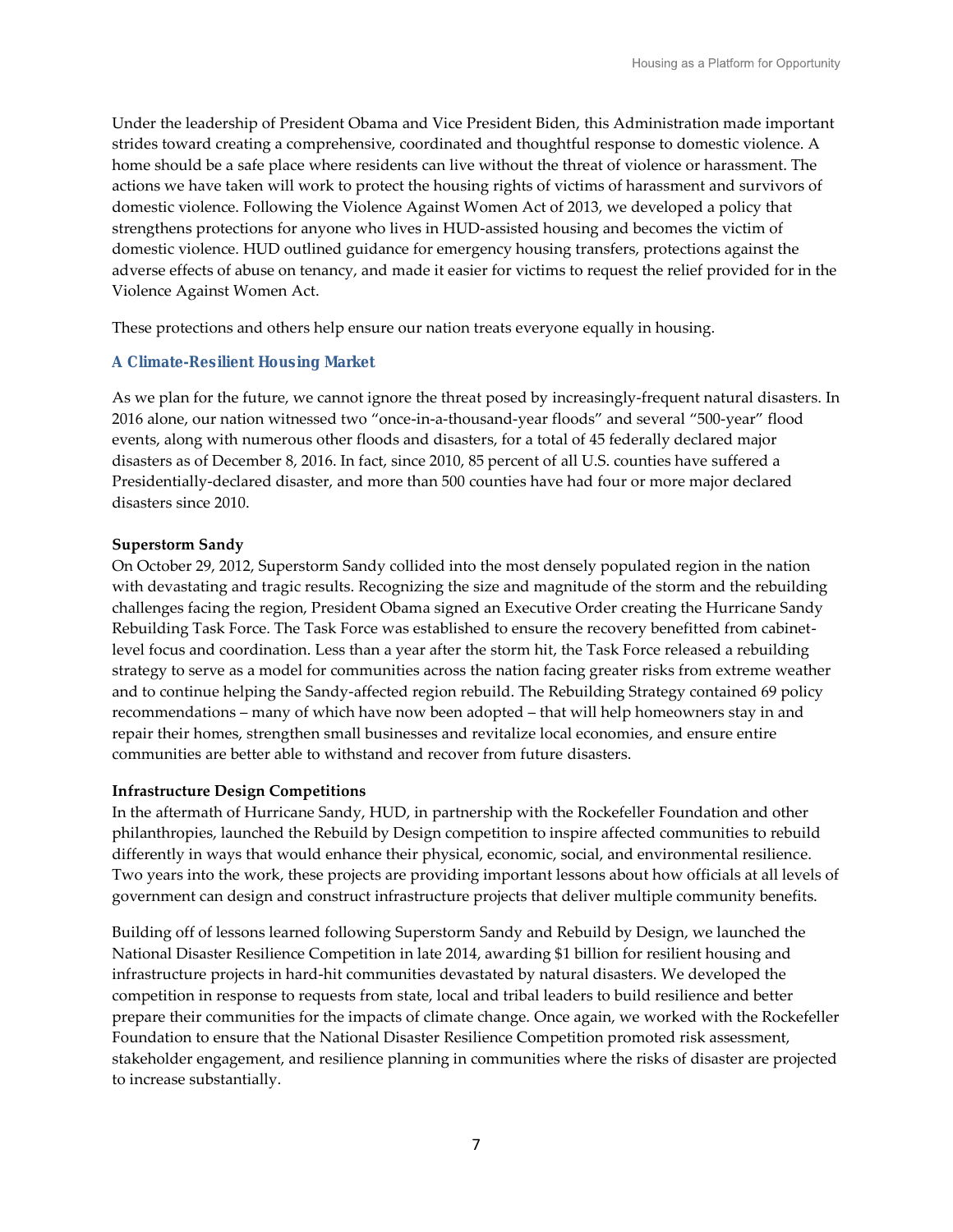Low- and moderate-income households (about 40 percent of the nation's households) are especially vulnerable when disaster strikes, and have the most difficult road to recovery when jobs are lost, homes are damaged and access to opportunity is compromised. HUD is working toward building resilience into ongoing disaster recovery and community development programs.

### **Community Development Block Grants**

Recognizing that the cost of disaster recovery can be crippling for every level of government (as well as businesses and individual households), I encourage the next Administration to support local government efforts to create natural disaster-resilient buildings and infrastructure. Indeed, more than 1,200 state and local governments receive HUD's hallmark Community Development Block Grants (CDBG). Nearly half of the CDBG funding to states, and nearly a third to cities and urban counties, is spent on infrastructure projects. The fact of the matter is every park, school, road and drainage project has the potential to provide greater protection from the threats of future natural disasters. So when state and local governments seek our help to support resilient design we should support them. Those communities that act in advance are not only saving lives and homes, but also taxpayer money.

# Focus on Outcomes for People, Not Only Outputs of Federal Dollars

Armed with research and data to support our mission, HUD is more effectively than ever expanding opportunity for all. Whether it's connecting a student living in public housing to the internet so she can complete her homework and apply to college, or providing a homeless veteran with a permanent home and social services to get a job, these strategies are supported by data and the successes they reap are game-changing for the individuals they benefit. As a whole, these policies move our nation toward greater equality and a brighter future.

### Customized Local Solutions

In 2009, President Obama called on federal agencies to adopt a new approach to the federal-local relationship that requires a more unified federal government that serves as an on-the-ground partner with communities. This led to a series of "place-based" initiatives that start with local needs and priorities, develop and build upon evidence-based and data-driven solutions, strategically invest appropriate federal assistance, and leverage 21<sup>st</sup> century technology and innovation to address local challenges.

# **Place-Based Initiatives**

HUD has championed this approach from the beginning, with the creation of the Choice Neighborhoods program in 2010; the development of the Partnership for Sustainable Communities with the Department of Transportation (DOT) and the Environmental Protection Agency (EPA) in 2011; the establishment of the Strong Cities, Strong Communities Initiative in 2012; and the launch of the Promise Zones in 2014 with the U.S. Department of Agriculture (USDA) and 16 other agencies.

HUD's place-based work empowers local leaders in participating communities by helping to connect them with the resources they need to enact their own homegrown solutions for the challenges facing their communities. Initiatives like Choice Neighborhoods and Promise Zones take a big-picture approach to development. Their work helps improve communities' access to and delivery of a wide-range of services and activities, from building housing and creating jobs, to supporting after-school programs and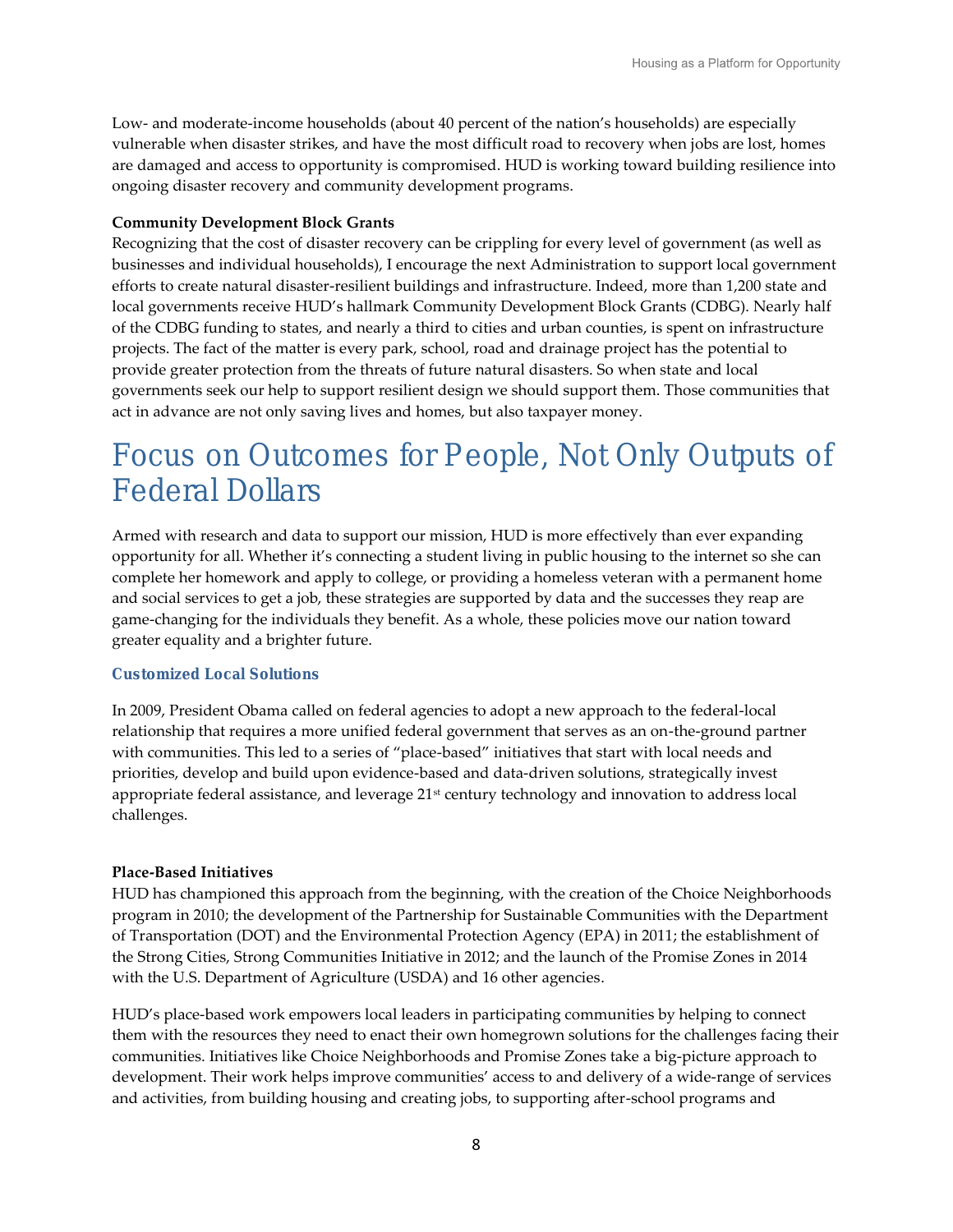improving the health of local residents. We've also joined with agencies across the federal government to cut through red tape and expand opportunity for the people we serve. For example, our Partnership for Sustainable Communities, a joint initiative with the Department of Transportation and the EPA, has helped connect affordable housing units with infrastructure and public transportation options that lower travel costs and reduce neighborhood pollution. We also accelerated this work through the use of modern, digital tools and by connecting local leaders with the technology and innovation ecosystems in their own backyards that can add to their capacity to solve local challenges using 21<sup>st</sup> century tools.

### **Community Solutions Council**

To continue this momentum, President Obama created the Community Solutions Council, a lasting structure for federal agencies to coordinate across government and deliver more effective, streamlined, and responsive federal assistance. Local communities have directly benefitted from the customized approach that "place-based" work provides, and the next Administration should continue to align federal resources with the ideas and needs of local leaders and residents.

### Ending Homelessness

HUD plays a vital role in preventing and ending homelessness in America*.* 

### **Opening Doors**

Through the President's *Opening Doors* plan, the first-ever federal strategy to prevent and end homelessness, HUD and our partners have made historic progress toward ambitious goals. Since 2010, when the plan was launched, overall homelessness has dropped by 14 percent. Homelessness among veterans is down by nearly half. Family homelessness and chronic homelessness have each been cut by roughly one-fourth. Key to this progress is the unprecedented interagency collaboration that HUD and the U.S. Interagency Council on Homelessness have fostered and we strongly recommend continue.

### **The First Lady's Mayors' Challenge to End Veteran Homelessness**

The progress we've made would not be possible without the dedication of local leaders. The First Lady's Mayors' Challenge to End Veteran Homelessness inspired more than 850 elected officials to lead local efforts, leading to 36 communities and three states that have so far achieved the goal, with many more positioned to follow.

Congress also made the necessary investments in housing vouchers for veterans, dedicating hundreds of millions toward the HUD-Veterans Affairs Supportive Housing program. This commitment to veterans and collaborating to provide resources is truly an example of how Washington can and should work.

### **Family and Youth Homelessness**

While the work to end veteran homelessness has received much public support, there are still thousands of other folks who need assistance. Remarkably, even without commensurate resources, the number of families, children and individuals experiencing chronic homelessness is also down significantly as a result of this work. And for the first time, we have a much clearer understanding of what we need to do for young people who are homeless, up to 40 percent of whom are LGBTQ – lesbian, gay, bisexual, transgender or queer.

For all of this progress, however, there has been an increase in homelessness on the West Coast and in Hawaii. Local leaders in the communities hardest hit with an increase in unsheltered homelessness – folks living out in the open – have asked for HUD's help. The challenges in these areas must be addressed with proven long-term housing strategies as well as short-term assistance to immediately help those living outside. On the East Coast, so-called "right to shelter" communities – cities that by law must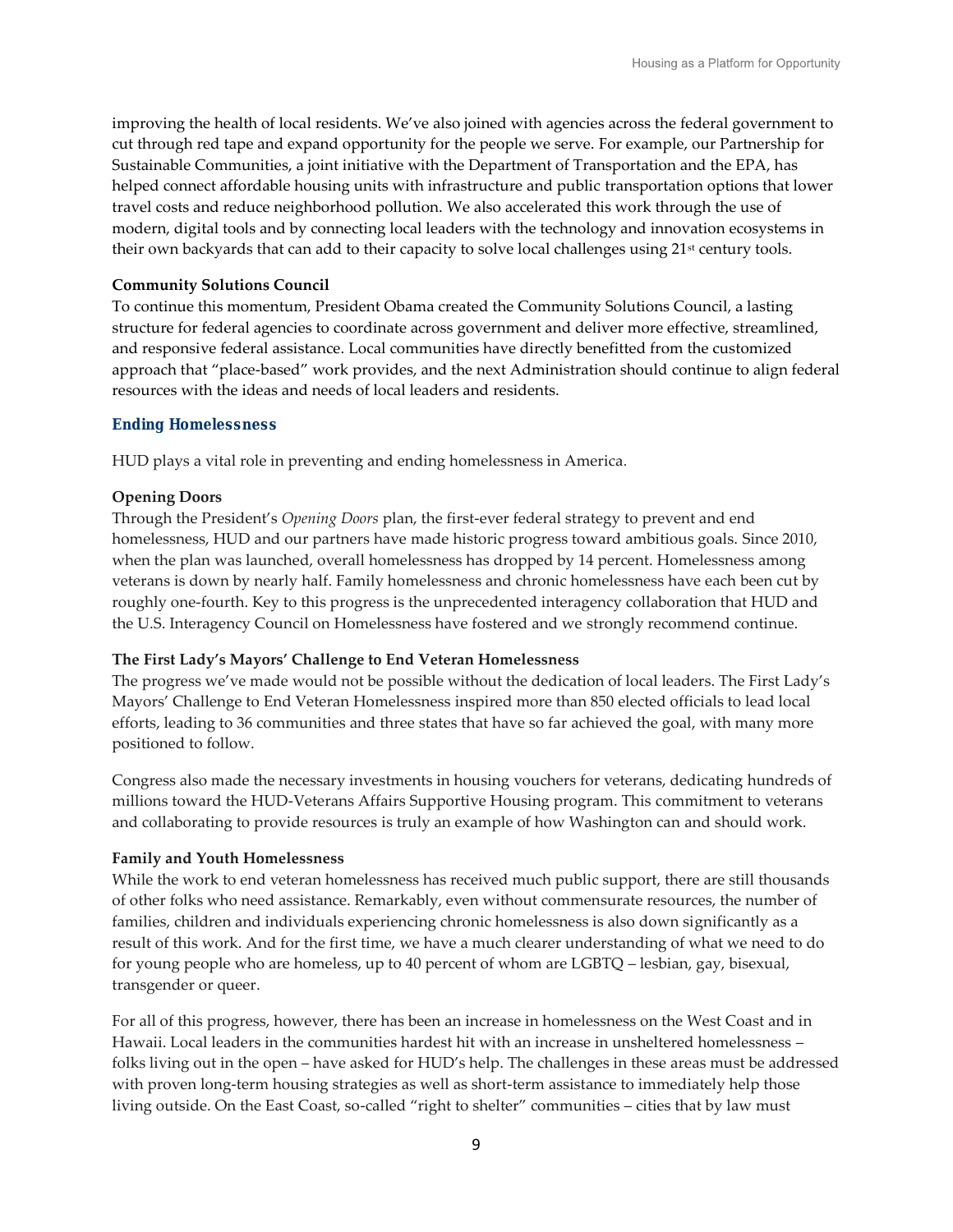provide shelter – like New York City and Washington, D.C. will need to continue their efforts to find more creative housing solutions for homeless families.

# **U.S. Interagency Council on Homelessness (USICH)**

In order to build on the momentum we created, I hope the next Administration continues to provide leadership in this area and will support the ongoing federal collaboration. I strongly encourage states and local communities to focus on the proven best practices that employ data-driven, collaborative efforts to reduce homelessness across the board. I hope that Congress will take the lessons learned from the extraordinary progress we've made reducing veteran homelessness, and make the same strategic and consistent investments for other populations. The leadership of the U.S. Interagency Council on Homelessness (USICH), which is set to sunset in October 2017, before the *Opening Doors* goals are fully realized, has also been critical in all we have achieved and will be instrumental in the work still ahead. Congress must act soon to extend the Council's authorization so it can continue its critical work.



# Creating Opportunity by Closing the Digital Divide

President Obama said it best: "High-speed broadband is not a luxury, it's a necessity." Certainly, that is true for students who need internet access to accomplish everything from homework to job and college applications. And yet, half of America's lowest-income households do not have a home internet subscription, creating a "homework gap" for low-income kids who lack the internet access they need to do school work at home.

# **ConnectHome**

That's why in July 2015, HUD launched the ConnectHome pilot project, an initiative to help close the digital divide by offering free or low-cost internet access, technical and digital literacy training, and devices to public housing residents. Working with public, private and non-profit partners, this effort will accelerate broadband internet adoption in 28 communities, including one tribal nation, and help thousands of children gain access to the life-changing opportunities that are available online. And it's not just making the internet more accessible, it's also making it more meaningful for students and their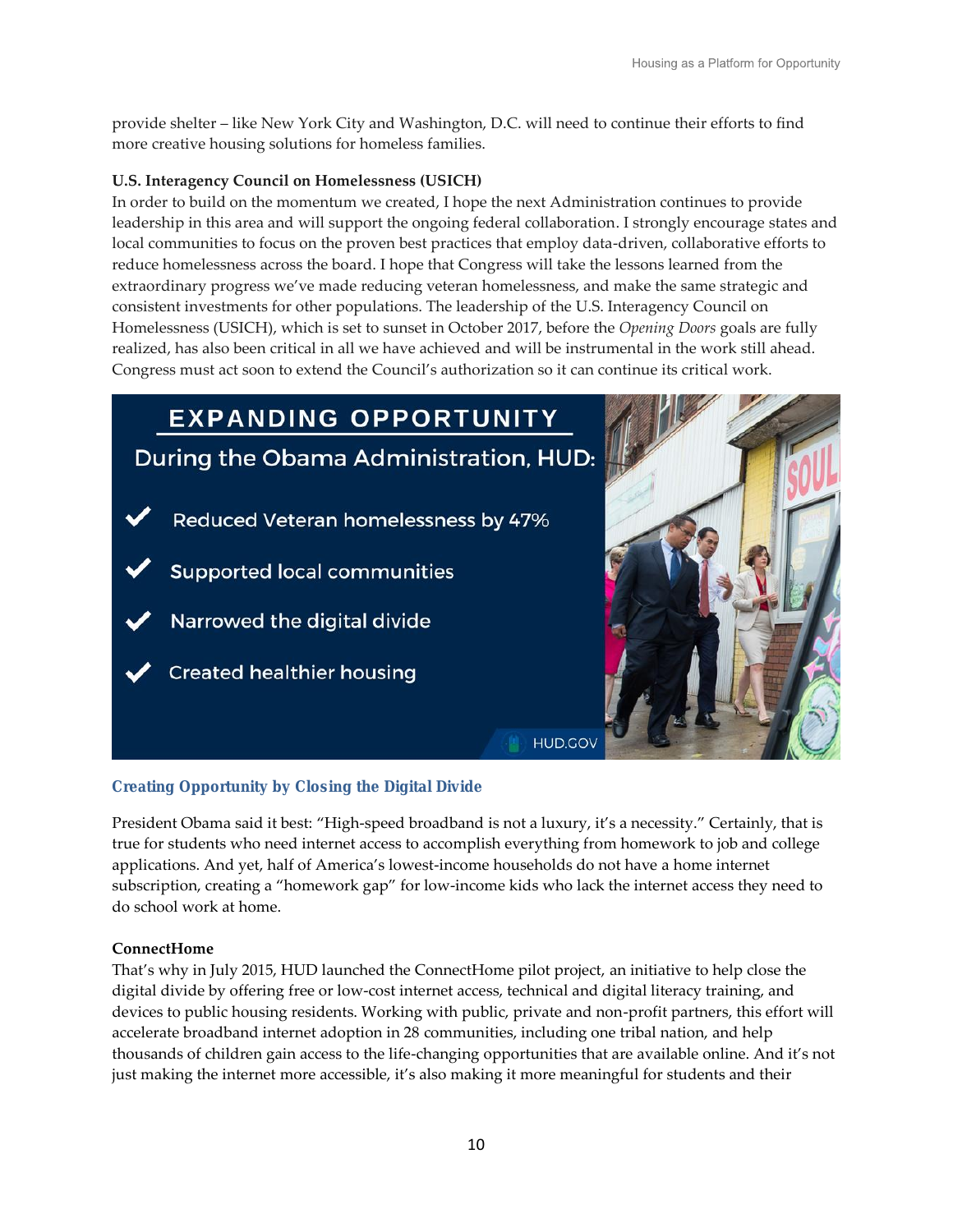parents by offering technical assistance and digital literacy training so they can make the most of this opportunity.

As the first 28 communities transition into the second year of the pilot, we have collaborated with them to identify key lessons from their experiences about how to best leverage public-private partnerships to narrow the digital divide. These lessons, models and best practices are being integrated into a ConnectHome Playbook, which we will share online for all communities interested in building their own digital inclusion program. With this Playbook, the dynamic "community of practice" set in motion by the pilot, and the free- or low-cost offers that many ConnectHome partners have already extended nationwide, ConnectHome has created a platform that any community can now use to connect its lowincome residents to the Internet and opportunity in the 21<sup>st</sup> century.

With HUD's continued support, we can close the digital divide and provide greater educational opportunity to young people in public housing. In this day and age, our challenge is to do everything we can to ensure that America remains the undisputed land of opportunity in this rapidly changing 21st century global economy.

# Stronger Families, Healthier Housing

Our efforts to protect the health of young children starts with where they live. Preventable diseases like asthma and lead poisoning, among others, can be greatly reduced among low-income families when we create healthier HUD-assisted homes.

# **Smoke-Free Public Housing**

We know that where we live affects how we live and to help ensure that all kids have the opportunity to reach their fullest potential, we have initiated a requirement to make public and project-based HUDassisted housing smoke-free. Since we began encouraging landlords to make housing smoke-free in 2009, we have seen a substantial increase in the number of smoke-free properties. Before 2009, fewer than 75 Public Housing Authorities (PHAs) had smoke-free policies in place; the number has increased to 676 as of September 2016, covering 22% of public housing agencies, a remarkable achievement. Building on that success, we issued the smoke-free public housing rule, which provided an 18-month transition period for public housing agencies to develop their own policies for making all living units, indoor common areas, PHA administrative office buildings and outdoor areas up to 25 feet from the housing and administrative office buildings smoke-free. This rule will create healthier homes for millions of residents – including 760,000 children – and save public housing agencies \$153 million in repairs and preventable fires each year.

# *Lead-Free Homes, Lead-Free Kids*

Creating healthier homes doesn't end with the air. While HUD has been leading lead-poisoning prevention efforts for 25 years through our lead hazard control grant program, this year we have intensified our efforts. In our *Lead-Free Homes, Lead-Free Kids* toolkit, we have laid out a path for strengthening protections against lead poisoning. The centerpiece of these actions will be our efforts to immediately help young children with dangerous blood lead levels. HUD is considering a rule that would ensure that the actionable level of lead in a child's blood conforms to the Centers for Disease Control recommendation, helping us act more quickly to get kids into safe, healthy homes.

Looking ahead at how we can end childhood lead poisoning, we strongly recommend that Congress greatly increase funding for the lead hazard grant program – the largest effort toward remediating lead paint hazards in low-income homes in our nation – at a level that would eliminate this public health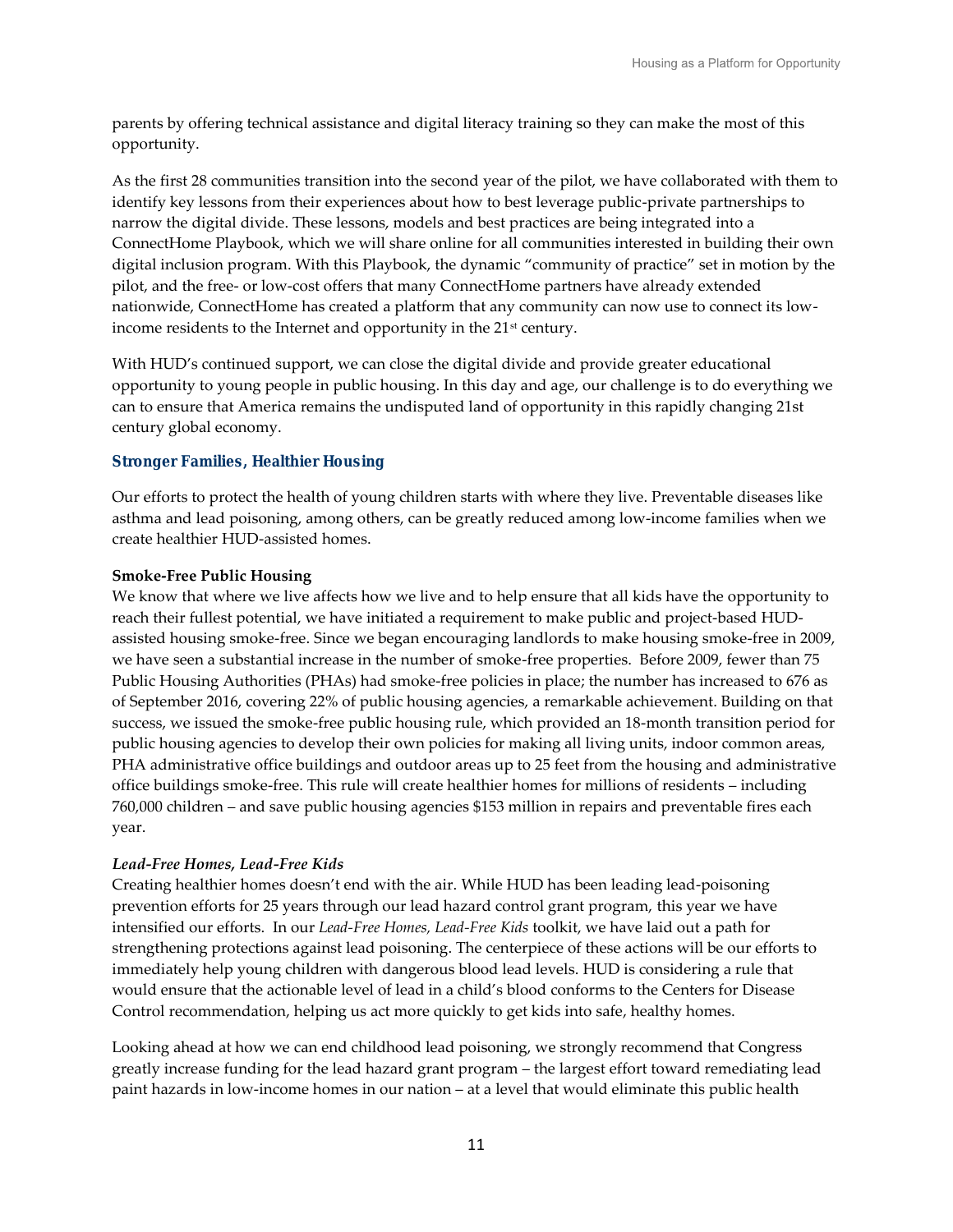problem. In order to achieve this goal, Congress must give HUD the authority, along with the necessary funding, to require landlords of housing receiving tenant-based rental assistance to follow the same strict lead-safe regulations as landlords of housing receiving project-based rental assistance. Creating a single lead hazard assessment standard across all federally assisted housing programs would also make lead hazard management in the federal housing portfolio more efficient.

We take seriously our commitment to the residents in HUD-assisted housing and we are particularly focused on families who live close to Superfund sites -- thousands of public housing units included. We will continue to explore whether these families may be at risk for health hazards in connection with this proximity. Even so, we note that, at the moment, there is no dedicated funding allocation to assist them. I hope that Congress will take seriously the threat to these American families across our nation and set aside dedicated funding for a meaningful response to an environmental health problem that is only now coming into focus.

# Focus on a Stronger HUD

We've innovated and improved our customer service, benefitting not only our grantees, but also our employees, without whose support HUD cannot function. We've streamlined processes and empowered employees to execute on our shared mission. The result is an agency that is rejuvenating at the grassroots level, while providing better service to its customers in a more efficient manner.

### Improve Morale

Every organization is only as good as its people. That's why I have spent considerable time during my tenure improving employee morale and strengthening HUD's investment in its human capital. We are seeing positive evidence that the culture at HUD is changing and becoming more customer-centric, more responsive and more focused on outcomes. We are increasing employee engagement, changing business processes, improving accountability, and modernizing systems.

First, this work starts and stops with people—the more than 8,000 employees who make up the Department of Housing and Urban Development. The Administration emphasized the importance of the Employee Viewpoint Survey, which measures how connected an individual employee is to the agency's overall mission. This index can be viewed as a snapshot into whether the actions and accomplishments by agency leadership are working. I am proud to report that HUD's engagement index increased from 57 percent in 2014, to 62 percent in 2015, to 66 percent in 2016 –representing significant year-over-year gains. Indeed, HUD was named the most improved mid-sized agency in the 2015 Best Places to Work in the Federal Government rankings by the Partnership for Public Service. And in the just released 2016 Best Places to Work in the Federal Government ranking, HUD had the third highest increase among all midsize agencies. Our team has worked diligently to increase employee engagement at the Department and the incoming Administration would do well to continue this concerted effort at engaging our employees to create a more productive workforce.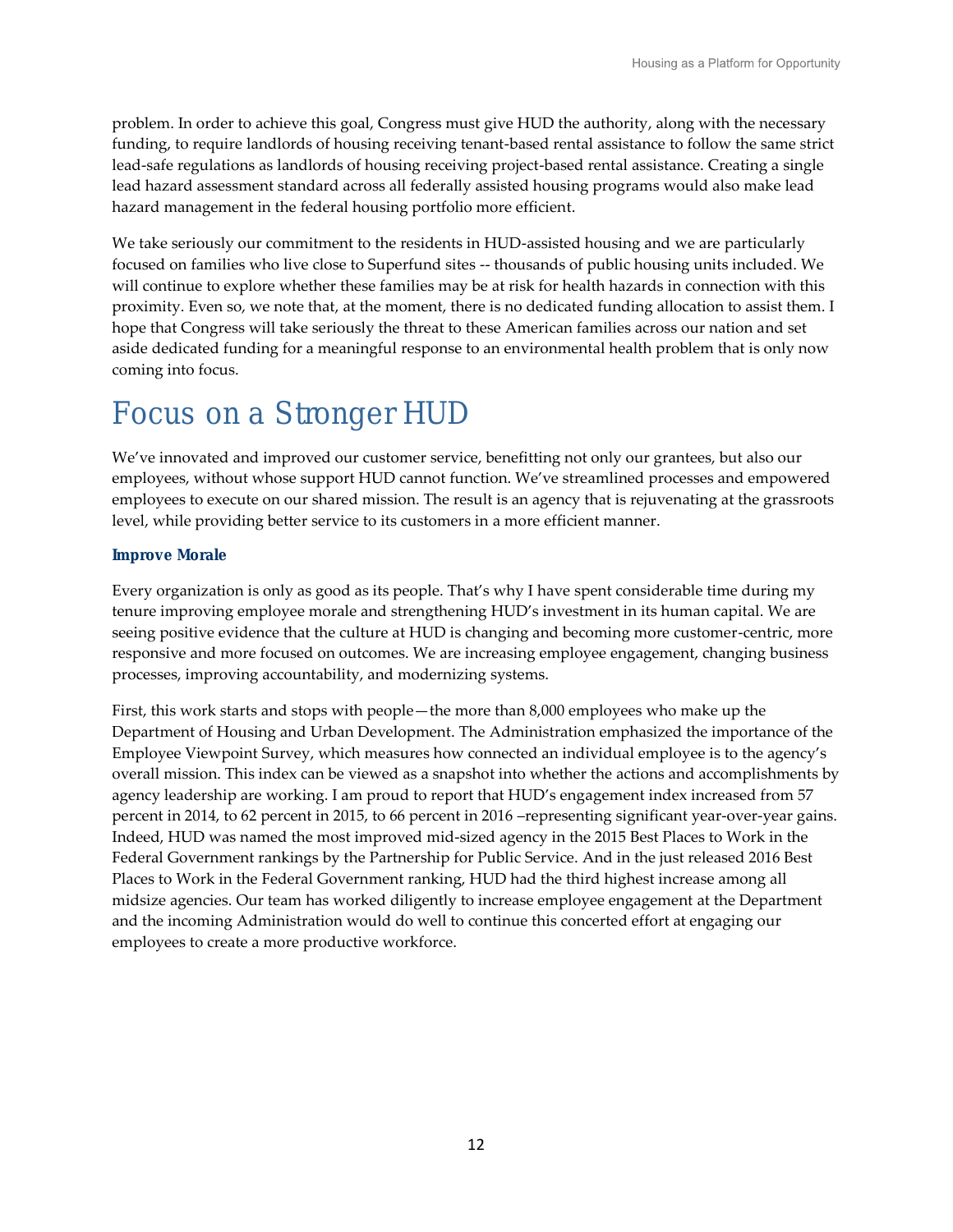

### Measure Success

We have made a substantial commitment to evidence-based policy making since 2009 by investing in large-scale studies to make future funding decisions based on what works. I expect these studies to inform policymaking for years to come. They include: *The Family Self-Sufficiency Program Evaluation; Pre-Purchase Homeownership Counseling Demonstration and Impact Evaluation; The Family Options Study; Rent Reform Demonstration;* and *Assessment of American Indian, Alaska Native, and Native Hawaiian Housing Needs*.

The evidence-based approach this Administration has undertaken helped us to manage our internal processes as we change our focus from outputs to outcomes. Over the past seven years, we have transformed the ways in which HUD uses data, employing HUDStat, an analytical system modeled on proven successes like CompStat in NYC and Baltimore's Citistat. We are leveraging data to improve performance management reporting and accountability, increase transparency, and create an outcomefocused culture. We also utilized this approach in the internal management of the Department through Quarterly Management Reviews, which help manage enterprise risk and drive efficiencies in core business operations like budgeting and hiring.

### Streamline Processes

Not long after I arrived at HUD, our agency became the first federal agency to work with Toyota's renowned process improvement team. We focused on the hiring process initially, with a group of employees collaborating to decrease the time to approve hiring plans from 84 days to 10 days. The Toyota partnership was so successful we are continuing the relationship to streamline other critical functions. We mapped the end-to-end community development grant program process, allowing us to close out 63,000 out of 88,000 expired grants. We also cut the review time for the RAD pilot in 2016 by reducing from 280 days to 168 days the time it takes to go from a financing plan to closing.

New leadership should support the continuous process improvement approach and tools that our team has already implemented. It not only created a more efficient process, but it empowered employees. Keeping process improvement front and center – and providing employees with the tools to do it, as in